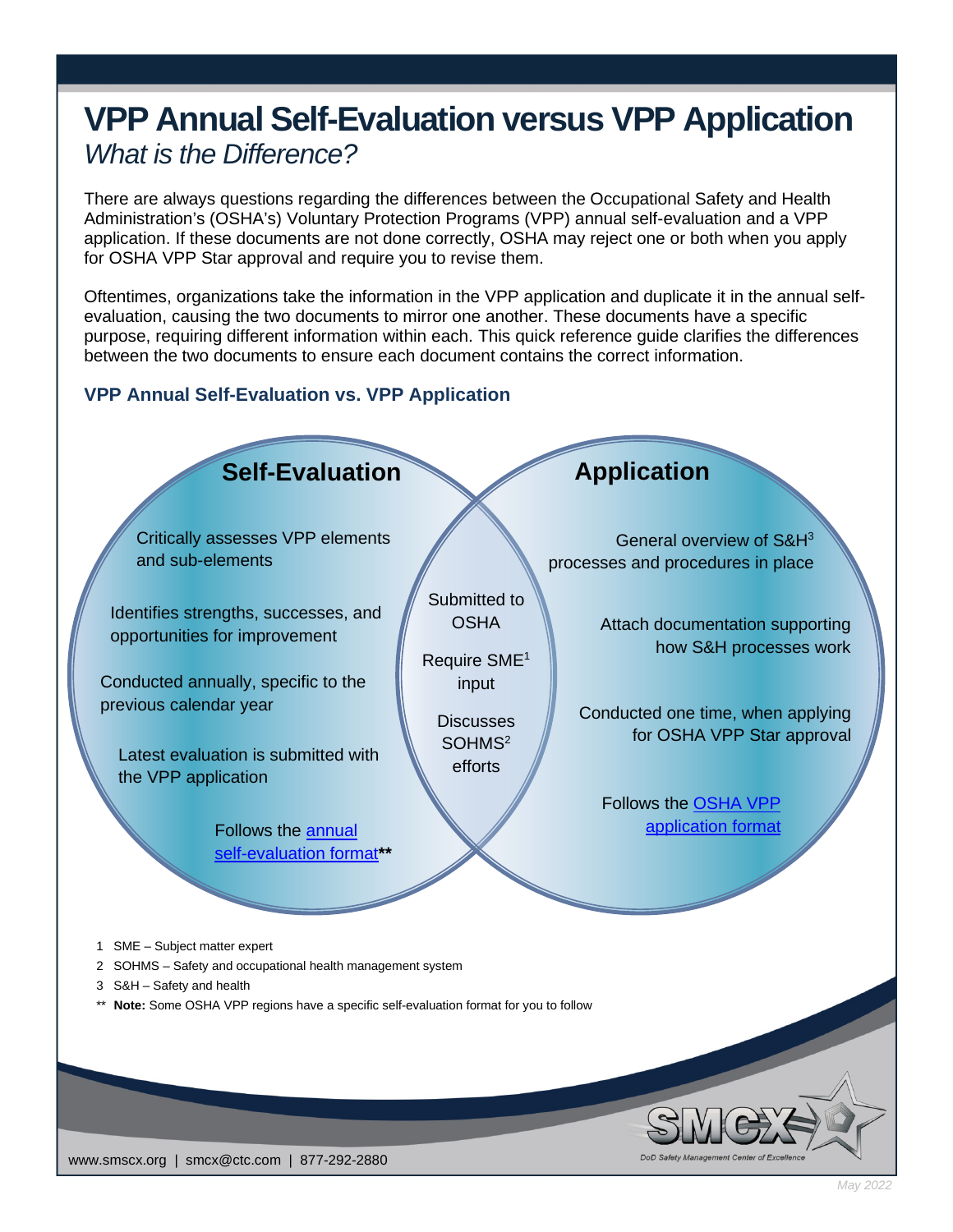# **VPP Annual Self-Evaluation**

Follow these tips when conducting your self-evaluation:

- List activities or changes that could have impacted your VPP efforts or overall workplace S&H in **Section C, Significant Events and Changes**. Include activities, such as: on-site OSHA assessments; leadership changes (both to management or bargaining units); significant OSHArecordable injuries or illnesses; and substantial staffing or resource changes. Describe the actions your organization took to manage the impact of these events on S&H.
- Note any 90-day items and conditional goals you have or had resulting from an OSHA on-site evaluation in **Section E, Summary Chart of Merit or 1-Year Conditional Goals**. This section is only for merit goals from a previous on-site OSHA evaluation. Do not list your organization's annual S&H goals and objectives.
- Compile best practices and success stories in **Section F, Best Practices and Success Stories**. Examples include: events to support VPP efforts; safety stand down days; effective new employee involvement initiatives; successes in previously-lacking programs; new hazard controls now effectively reducing exposures; or mentoring another worksite for VPP.
- Consider adding a section called **Previous Year Recommendations and Status Report** (not required, but recommended). If you completed an annual self-evaluation last year, list the recommendations for improvement from the previous annual self-evaluation and provide a status on each to help demonstrate how you monitor actions taken for past recommendations.

Review **Section D, Narrative Evaluation of Safety and Health Management System** – it is where you document a narrative for each VPP sub-element:

- DO NOT repeat the information included in your VPP application
- Avoid generalities as much as possible
- Get SMEs involved to write narratives relating to their roles and responsibilities
- Make sure the information is **specific to the calendar year assessed** (e.g., focus on calendar year 2022 when writing the self-evaluation in early 2023)
- Keep each narrative simple, direct, and brief
- Describe changes and problems you encountered throughout the year
- Discuss continuous improvement efforts you put into place
- Remember, the annual self-evaluation is a critical evaluation for each VPP sub-element, ask yourself, "Is our system effective?" – if not, write a recommendation for improvement



*May 2022*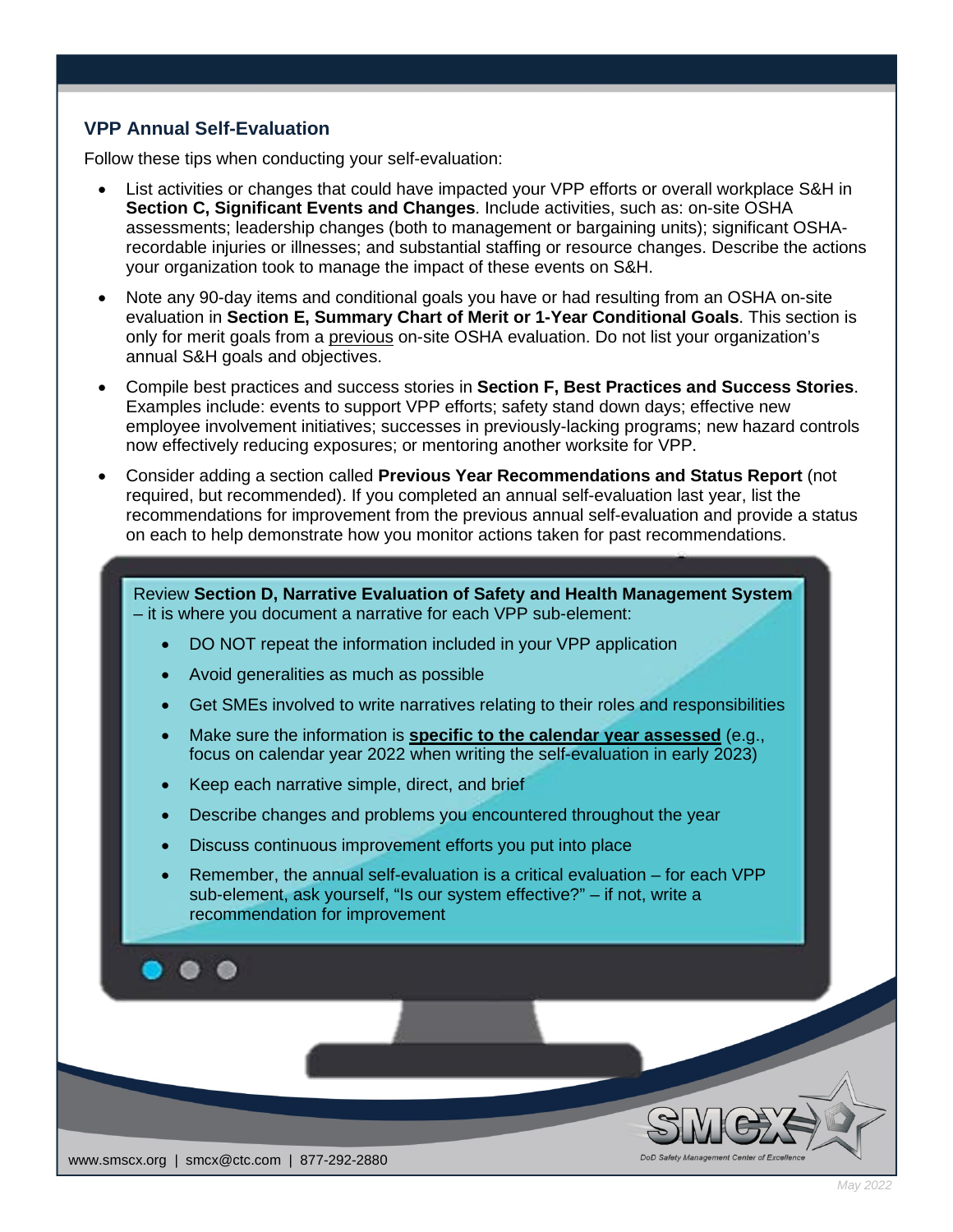# **VPP Application**

Follow these tips when writing your VPP application:

- Share a copy of [CSP 03-01-005](https://www.osha.gov/enforcement/directives/csp-03-01-005) with anyone contributing to the VPP application; have them review it so they understand the VPP requirements
- Ensure your OSHA-recordable injuries and illnesses on OSHA Forms 300 and 300A match the numbers you use to calculate your 3-year total case incidence rate (TCIR) and days away, restricted, and transferred (DART) case rate
- Create a list of all supporting documentation you plan to submit with the application
- Attach a site map and indicate your location(s) and surrounding facilities
- Ensure the information in the application is truthful—the OSHA assessment team refers to this information during their on-site assessments
- Assign one person to compile the information for the application, review the full application for accuracy and duplication, and make sure it reads consistently throughout